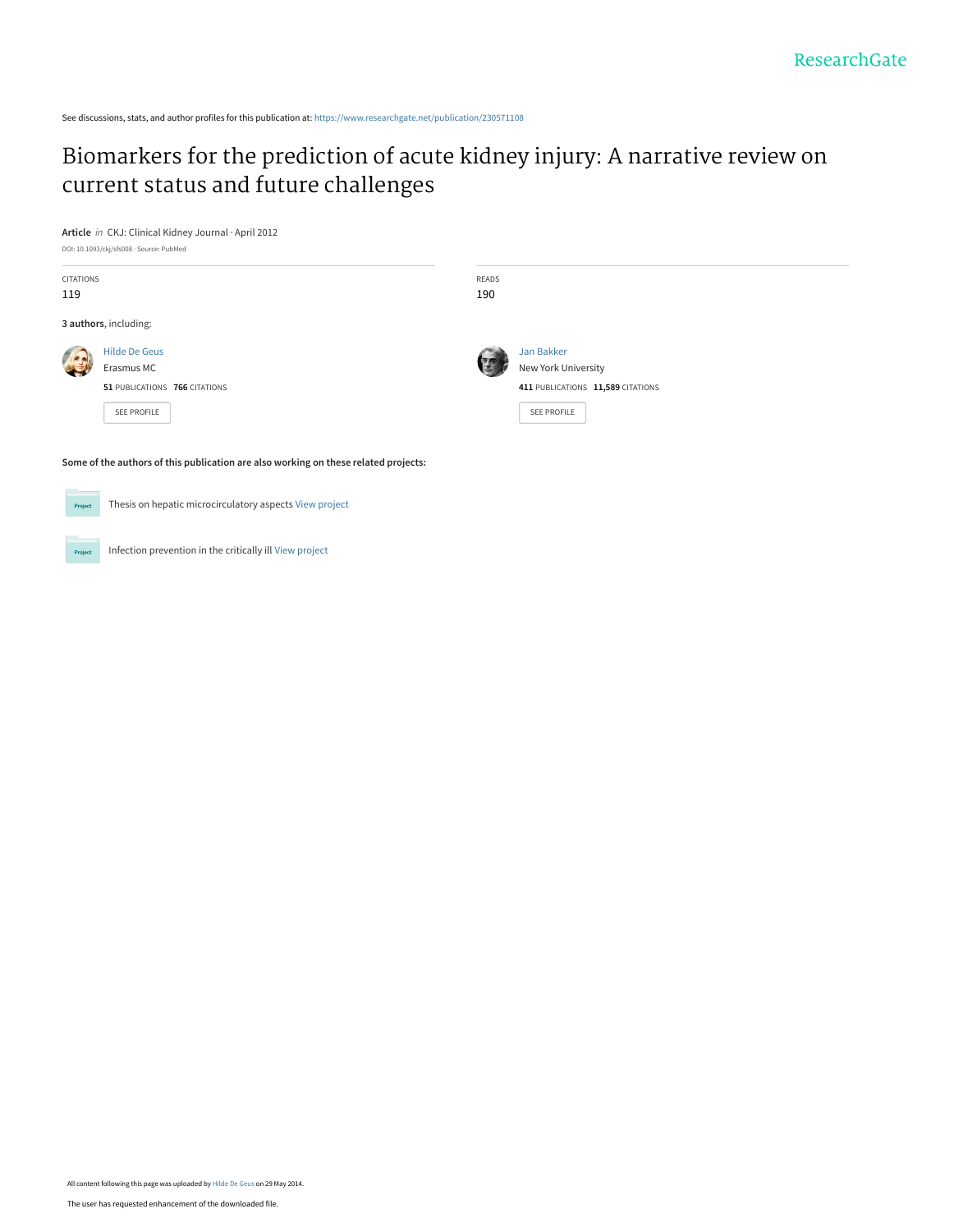### In-Depth Clinical Review



## Biomarkers for the prediction of acute kidney injury: a narrative review on current status and future challenges

Hilde R. H. de Geus $^1$ , Michiel G. Betjes $^2$  and Jan Bakker $^1$ 

<sup>1</sup>Department of Intensive Care, Erasmus University Medical Center, Rotterdam, The Netherlands and <sup>2</sup>Department of Nephrology, Erasmus University Medical Center, Rotterdam, The Netherlands

Correspondence and offprint requests to: Hilde de Geus, E-mail: h.degeus@erasmusmc.nl

#### Abstract

Acute kidney injury (AKI) is strongly associated with increased morbidity and mortality in critically ill patients. Efforts to change its clinical course have failed because clinically available therapeutic measures are currently lacking, and early detection is impossible with serum creatinine (SCr). The demand for earlier markers has prompted the discovery of several candidates to serve this purpose. In this paper, we review available biomarker studies on the early predictive performance in developing AKI in adult critically ill patients. We make an effort to present the results from the perspective of possible clinical utility.

Keywords: AKI; biomarkers; ICU

#### Introduction

Acute kidney injury (AKI) represents an acute decline in renal function that leads to structural changes. AKI is associated with increased mortality, length of hospital stay and costs [\[1](#page-5-0)]. This unfavourable outcome might be tied to the late detection of AKI when the elevation of serum creatinine (SCr) is used. Many genes are up-regulated in the damaged kidney with the corresponding protein products appearing in plasma and urine. Some of these are candidate markers for more timely diagnosis of AKI. The purpose of this paper is to review the current state of epidemiological data concerning AKI, to evaluate available biomarkers for the prediction of AKI and to describe several potential therapeutic options.

#### Epidemiology of AKI in critically ill patients

The Beginning and Ending supportive therapy for the Kidney investigators study (BEST Kidney study) has provided recent global insight as to the prevalence of patients with AKI. The reported mortality rate is 60.3%, with sepsis and pre-morbid renal dysfunction being dominant causes. In this observation, 13.8% of the patients with acute renal failure (ARF) surviving until hospital discharge required chronic renal replacement therapy (RRT) [\[2](#page-5-0)]. AKI and AKI requiring RRT display increasing incidence due to the rising degree of comorbid conditions, increasing age and severity of illness in critically ill patients [\[3](#page-5-0)]. However, there seems to be a steady-state decline in annual in-hospital mortality (from 41.3% in 1988 to 28.1% in 2002). Despite the observed reduction in mortality rates, the rising incidence of AKI

comes at a price. Patients tend to survive the intensive care unit (ICU) but will be discharged with various degrees of chronic kidney disease (CKD), which will increasingly strain the health care system [\[4](#page-5-0)]. These data are supported by observations from Australia, where the 10-year trend in the incidence of AKI and the crude hospital mortality rates adjusted for illness severity were likewise investigated. In this study, 5.2% of the patients have AKI with an increased incidence over the past decade; however, the multivariate adjusted odds of death associated with AKI show a declining trend. The increased risk of death associated with AKI persisted with the adjustment for several relevant covariates. ARF exerts an independent, profound and specific effect on morbidity and mortality in critically ill patients [\[5](#page-5-0)]. Furthermore, outcomes are directly related to the severity of AKI: even small changes in SCr have a detrimental impact on patient long-term survival [[1,](#page-5-0) [6\]](#page-5-0).

#### Biomarkers for the prediction of AKI

The ability of biomarkers to predict AKI has been studied intensely in several different clinical settings. For a sound interpretation of the reported results, it is important to realize that the studies present a mixture of 'AKI diagnosis confirmation' in patients with established AKI and 'AKI early prediction' in patients with developing AKI. Obviously, these are two different entities with different clinical impacts. For the clinical application of a new biomarker, it should prove to be more accurate with earlier detectability than the current gold standard SCr, which implies 'early prediction' only. Therefore, this review focuses on the prediction of developing AKI in adult critically ill patients. There are four major categories of biomarkers [\(Table 1\)](#page-2-0).

© The Author 2012. Published by Oxford University Press on behalf of ERA-EDTA. This is an Open Access article distributed under the terms of the Creative<br>Commons Attribution Non-Commercial License (http://creativecommons.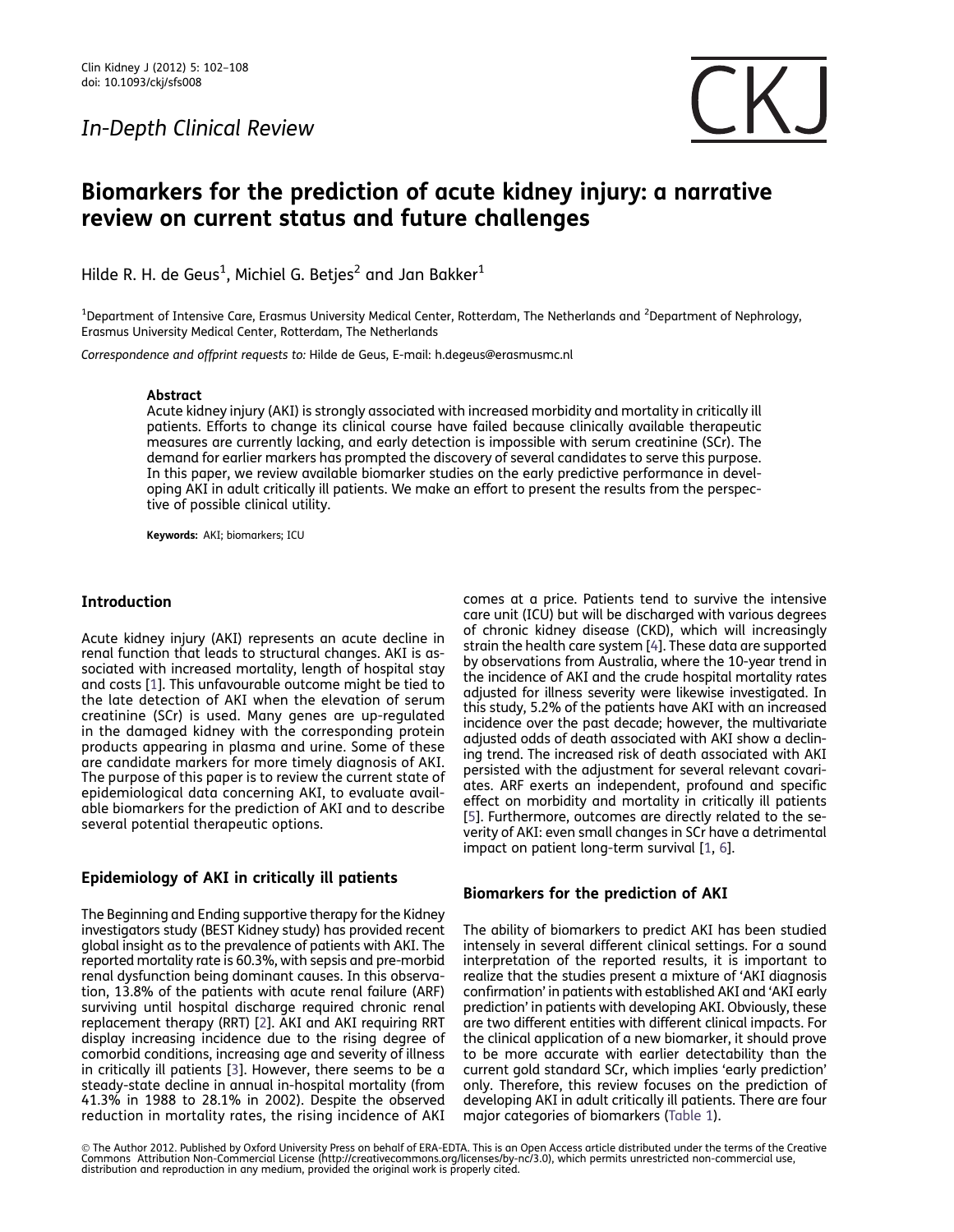#### <span id="page-2-0"></span>Biomarkers for AKI: a clinical review 103

Table 1. Biomarkers for AKI

| Biomarker types               | <b>Biomarkers</b>                          |
|-------------------------------|--------------------------------------------|
| <b>Functional markers</b>     | SCr and plasma/serum CyC                   |
| Up-regulated proteins         | NGAL, KIM-1, L-FABP and IL-18              |
| Low-molecular weight proteins | Urine CyC                                  |
| Enzymes                       | NAG, $\alpha$ -GST, $\pi$ -GST, GGT and AP |

#### Functional markers

Serum creatinine (SCr). Serum creatinine (SCr) is a degradation product of muscle cells and represents a surrogate for the efficiency of glomerular filtration. It has poor predictive accuracy for renal injury, particularly, in the early stages of AKI [\[7\]](#page-6-0). In the case of critical illness, SCr concentrations are subject to large fluctuations due to a patient's induced dilutional volume status, the catabolic effects of critical illness, the likelihood of concentration decreases in septic conditions and the increased tubular excretion with diminishing renal function. Furthermore, after an injurious event, the rise in SCr is slow. Therefore, detection of the earliest evidence of AKI necessitates the use of other plasma or urinary biomarkers.

Plasma/serum cystatin C (CyC). Cystatin C (CyC) is a 13-kDa non-glycosylated cysteine protease inhibitor produced by all nucleated cells at a constant rate. In healthy subjects, plasma CyC (pCyC) is excreted through glomerular filtration and metabolized completely by the proximal tubules. Furthermore, there is no evident tubular secretion. Several studies claim the superiority of pCyC against SCr to detect minor reductions in glomerular filtration rate (GFR) [[8\]](#page-6-0). However, the interpretation of pCyC levels is biased by older age, gender, weight, height, cigarette smoking and high levels of C-reactive protein (CRP) [\[9](#page-6-0), [10\]](#page-6-0). In addition, CyC levels are supposedly influenced by abnormal thyroid function [[11,](#page-6-0) [12](#page-6-0)], the use of immunosuppressive therapy [\[13](#page-6-0)] and malignancies [\[14,](#page-6-0) [15](#page-6-0)]. In 318 patients included at ICU admission, pCyC predicted developing sustained AKI ( $n = 19$ ) very modestly {area under the curve  $[AUC] = 0.65$  [95% confidence interval (CI) 0.58–0.71]} in univariate analysis [[16\]](#page-6-0). Herget-Rosenthal [[17\]](#page-6-0) described a cohort in whom sCyC was measured at admission in 85 patients with normal GFR. The reported AUC was 0.82 (CI 0.71–0.92) for acute renal failure 2 days prior to the event. A recent multicentre study in 151 subjects in a comparative setting found a poorer performance (AUC  $= 0.72$  no CI provided) [[18\]](#page-6-0). Metzger et al. [[19\]](#page-6-0) compared the classification performance of a set of urinary proteome analyses with sCyC in 20 general ICU patients, retrospectively, and found low classification accuracy (AUC  $= 0.67$  CI not provided).

In cardio pulmonary bypass (CPB) cohorts, several studies explored the use of CyC for AKI prediction. Haase-Fielitz et al. [[20](#page-6-0)] described 100 cardiac surgical patients among whom 23 subjects were classified as patients without preoperative renal impairment. Their samples were measured at ICU arrival, and the reported  $AUC = 0.78$  (CI 0.58-0.99) did not improve after 24 h. Koyner et al. reported on 72 patients who were admitted following CPB with 34 subjects developing AKI, which was defined as a 25% increase in pCr or the need for RRT ( $n = 7$ ) within 3 days after surgery. PCyC measured at the time of ICU arrival was not a useful early predictor for the composite outcome  $AUC = 0.62$ (0.49–0.75) [\[21](#page-6-0)]. A likely explanation is the applied unusual definition of AKI, which indicates less severe grades of AKI among the event group.

#### Up-regulated proteins

Neutrophil gelatinase-associated lipocalin. Neutrophil gelatinase-associated lipocalin (NGAL) is a small protein linked to neutrophil gelatinase in specific leukocyte granules [\[22](#page-6-0)]. It is also expressed in a variety of epithelial tissues associated with anti-microbial defence [\[23–26](#page-6-0)]. In the normal kidney, only the distal tubules and collecting ducts stain for NGAL expression. NGAL's composite molecule binds ferric siderophores, and furthermore, it is a potent epithelial growth inducer, has protective effects in ischaemia [[27,](#page-6-0) [28](#page-6-0)] and is up-regulated by systemic bacterial infections [[24](#page-6-0), [29](#page-6-0)–[32\]](#page-6-0). In the case of AKI, proximal tubule cells also stain for NGAL proteins, which is explained by megalin– cubilin-mediated re-uptake of NGAL present in the glomerular filtrate [[33](#page-6-0), [34](#page-6-0)]. Urinary NGAL originates from local production in the distal tubules and collecting ducts. However, uNGAL excretion is proportional to albumin excretion in mouse models of diabetic nephropathy and is thus augmented when the proximal transport maximum is exceeded [[33](#page-6-0), [35,](#page-6-0) [36](#page-6-0)]. Siew et al. [[37\]](#page-6-0) enrolled their patients within 24 h after admission and reported a receiver operating characteristic curve (ROC) AUC  $= 0.77$  (CI 0.64-0.90) for developing AKI in a subgroup of patients with estimated glomerular filtration rate (eGFR) at admission >75 mL/ min/1.73 m<sup>2</sup> for urine NGAL ( $n = 18$  versus 257). Cruz et al. reported on the development of AKI within 48 h after first sampling an AUC  $= 0.78$  (CI 0.65-0.90). However, the reported positive predictive value was low (24%), and within 5 days, the AUC was reduced to 0.67 (CI 0.55– 0.79) [[38\]](#page-6-0). The first sampling was performed within 24 h after ICU admission. De Geus et al. [[39](#page-6-0)] came to roughly similar reports with samples at ICU admission in patients with eGFR >60 mL/min/1.73 m<sup>2</sup> for both plasma and uN-GAL {AUC  $= 0.75 \pm$  [standard error (SE)] 0.103} AUC NGAL  $= 0.79 \pm$  (SE) 0.085. It is debatable whether the exclusion of patients with eGFR's  $<$ 75 or 60 mL/min/1.73 m<sup>2</sup> applied by Siew and de Geus et al. is useful in clinical practice because a biomarker should also be effective in patients with CKD. In patients with sepsis, the predictive performance for AKI seemed not to be affected, as reported by Martensson for both plasma and urine NGAL [respectively, AUCs  $= 0.85$  (CI 0.67–1.0) and 0.86 (CI 0.68–1.0)] [[40\]](#page-6-0). However, Bagshaw et al. [[41\]](#page-6-0) report a distinct influence on test characteristics in patients with sepsis. Several studies report results in CPB cohorts: Koyner et al. [[21\]](#page-6-0) measured both pNGAL AUC 0.526 (0.388-0.664) and uNGAL AUC  $=$ 0.705 (CI 0.581–0.829) at ICU admission. An additional analysis by the same authors stratified their patients according to attained RIFLE stage and reported increased performances when using the harder end point of failure AUC  $= 0.69$  (0.57–0.80) and AKIN Stage 3 AUC  $= 0.79$  (0.65– 0.94) [\[42\]](#page-6-0). A large study ( $n = 426$ ) in CPB patients demonstrated test performance association with the pre-surgery baseline eGFR. Interestingly, only in patients with an eGFR above 60 mL/min was NGAL predictive:  $AUC = 0.68$  (CI 0.54– 0.81) [[43\]](#page-6-0). A much smaller study ( $n = 9$  events) reported values for both pNGAL and uNGAL, corrected for urinary creatinine: AUC  $= 0.85$  (CI 0.73–0.97) and AUC  $= 0.96$  (CI 0.90–1.0), respectively [[44\]](#page-6-0). Haase-Fielitz [[20\]](#page-6-0) compared the performance of conventional and novel markers for pNGAL in adult CPB patients, excluding patients with preoperative renal impairment NGAL: the results yielded AUC  $= 0.80$  (CI 0.58–0.99). In another large study (n  $= 879$ ) for pNGAL measured immediately after CPB with 75 events, the AUC reported was 0.641 (0.58–0.71) [[45](#page-6-0)]. Wagener et al. performed a study in adult CPB patients: for urine NGAL,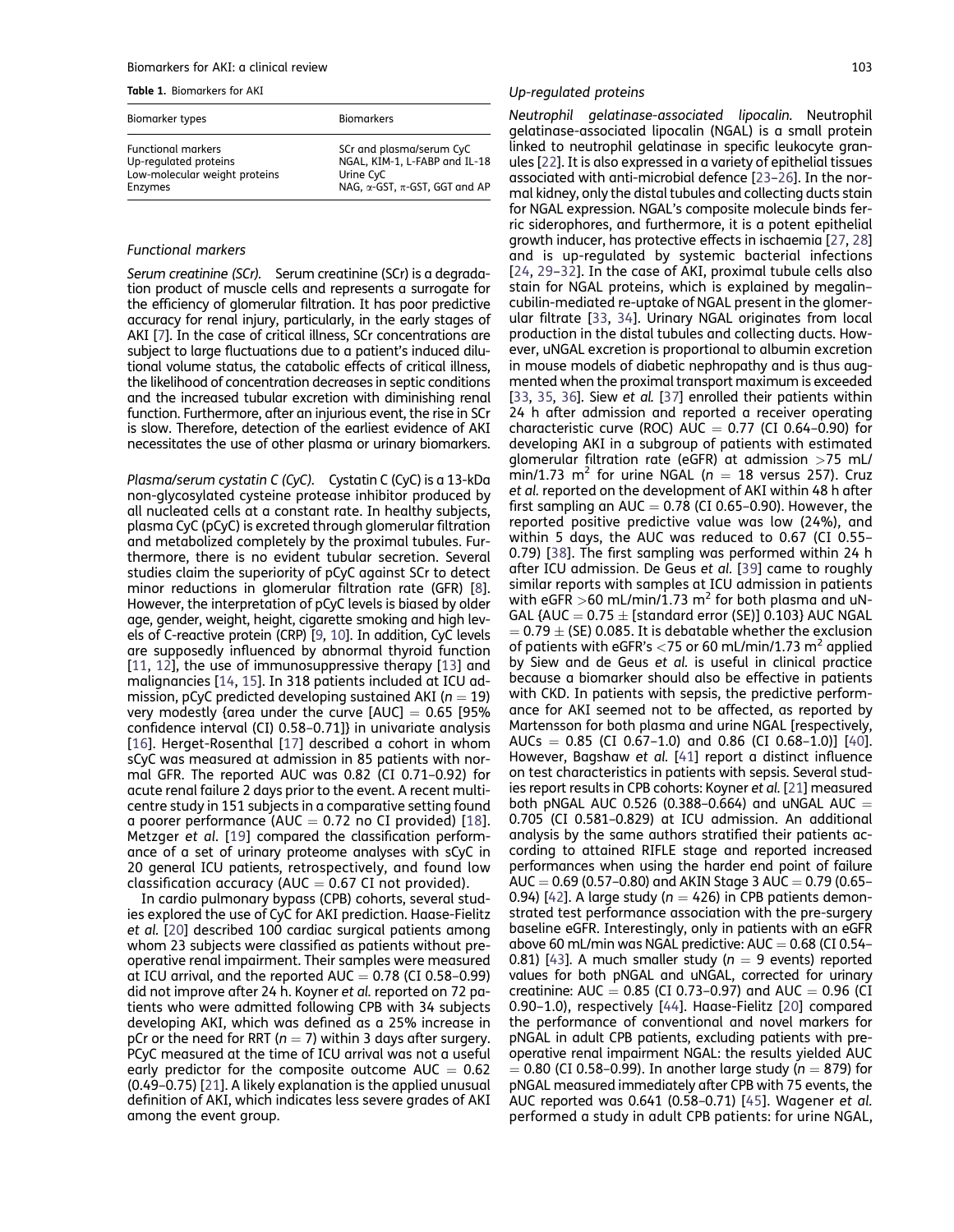the predictive performance was  $AUC = 0.573$  (CI 0.506– 0.640) directly after the operation and the performance increased until 18 h after ICU admission to a maximum of 0.611. In a study performed by Liangos et al. [[46](#page-6-0)], these results were similar in 103 CPB patients 2 h after surgery: AUC =  $0.50$  (CI 0.33-0.68) [[47](#page-6-0)]. Among general adult ICU patients, 82 subjects developed AKI within 48 h of admission, and the predictive performance for NGAL corrected for urinary creatinine concentration yielded AUC  $= 0.55$  (CI 0.48-0.63) [\[48\]](#page-7-0). Metzger et al. compared the classification performance of urinary proteome analysis with classical markers. For urine NGAL, the ROC analysis revealed low classification accuracy:  $AUC = 0.54 CI$ (not provided) [[19](#page-6-0)]. The only meta-analysis published to date assessed pNGAL's ability to predict across different settings; when weighted for study sample size, this value yielded an overall AUC of 0.782 (CI 0.689–0.872) [[49\]](#page-7-0).

Kidney injury molecule-1. Kidney injury molecule-1 (KIM-1) is a Type I transmembrane glycoprotein with a cleavable ectodomain (90 kDa) which is localized in the apical membrane of dilated tubules in acute and chronic injury [\[50](#page-7-0), [51\]](#page-7-0). Kim-1 is believed to play a role in regeneration processes after epithelial injury and in the removal of dead cells in the tubular lumen through phagocytosis [\[50,](#page-7-0) [52\]](#page-7-0). A reduction in proteinuria with renine angiotensin aldosteron blockade is accompanied by a reduction in urinary KIM-1 excretion [\[53](#page-7-0), [54](#page-7-0)]. Among general adult ICU patients, 82 subjects developed AKI within 48 h of admission, and the predictive performance for KIM-1 corrected for urinary creatinine concentration yielded AUC  $= 0.55$  (CI 0.47–0.62) in the study of Endre et al. [\[48](#page-7-0)]. Metzger et al. compared the classification performance of urinary proteome analysis with classical markers. For urine KIM-1, the ROC analysis revealed low classification accuracy (AUC  $= 0.71$  CI, not provided) [\[19](#page-6-0)]. Several studies report its diagnostic properties in adult CPB patients [[42,](#page-6-0) [47](#page-6-0), [55–57](#page-7-0)]. Liang et al. reported an AUC for progressive AKI of 0.69 (CI 0.61–0.78) after 6 h of inclusion. Notably, adding KIM-1 to interleukin (IL)-18 [AUC for IL-18 for progressive AKI 6 h after inclusion was 0.87 (CI 0.80–0.93)] in a predictive model improved the model's accuracy only minimally [AUC 0.88 (CI 0.82–0.93)]. Liangos et al. reported an AUC 2-h post-CPB surgery of 0.78 (CI 0.64–0.91): however, in multivariate regression analysis, the association of KIM-1 was attenuated after adjustment. Koyner et al. [\[42](#page-6-0)] found an AUC 0.56 (CI 0.45–0.67) as admission value for the entire cohort with an improvement when predicting AKIN Stage 3 only [AUC  $= 0.69$  (CI 0.44–0.93)].

Liver fatty acid binding protein. Fatty acid binding proteins are small (15 kDa) cytoplasmatic proteins abundantly expressed in tissues with active fatty acid metabolism. Their primary function is the facilitation of long-chain fatty acid transport, the regulation of gene expression and the reduction of oxidative stress. Urinary liver fatty acid binding protein (L-FABP) is undetectable in healthy control urine, which is explained by efficient proximal tubular internalization via megalin-mediated endocytosis [[58,](#page-7-0) [59\]](#page-7-0). Under ischaemic conditions, tubular L-FABP gene expression is induced; in renal disease, the proximal tubular re-absorption of L-FABP is reduced [\[59](#page-7-0), [60\]](#page-7-0). To date, there is one small study reporting on the early diagnostic performance of L-FABP in adult ICU patients. The reported ROC AUC value was 0.95, no CI provided. However, several uncertainties remain after disclosure of the study's methodology. Firstly,

patient selection ( $n = 25$  with 14 AKI and 11 non-AKI) seems to have been a result of convenient sampling. Secondly, the 'true early diagnosis' remains very doubtful as peak SCr and L-FABP values are reported as having the same median value; no further clear information concerning timing is provided [\[61](#page-7-0)].

Interleukin-18. In animal models, IL-18 has proven to be an important mediator in the process of AKI. Therefore, its urinary release has been anticipated as a possible early marker: several studies have explored the clinical application of this hypothesis.

Among general adult ICU patients, 82 subjects developed AKI within 48 h of admission, and the predictive performance for IL-18 corrected for urinary creatinine concentration was AUC =  $0.55$  (CI 0.47-0.62) [[48](#page-7-0)]. Metzger et al. compared the classification performance of urinary proteome analysis with classical markers. For urine IL-18, the ROC analysis revealed low classification accuracy (AUC  $= 0.57$  CI not provided) [\[19](#page-6-0)]. Nevertheless, in a large cohort of mixed patients ( $n = 451$ ), Siew et al. enrolled patients within 24 h after ICU admission: 86 developed AKI. The overall predictive performance reported was  $AUC = 0.62$  (CI 0.54-0.69); this value increased slightly in patients with an eGFR above 75 mL/min/1.73 m<sup>2</sup> [AUC = 0.67 (CI 0.53-0.81)]. There seemed to be a strong association with sepsis [[62\]](#page-7-0). In patients with acute lung injury, uIL-18 predicted progression to AKI within 24 h with an accuracy of AUC  $= 0.731$ (CI not provided) with substantial overlap between cases and controls in urine concentrations [\[63](#page-7-0)]. In CPB patients, 2 hr after CPB time, the optimal performance was reported to yield an AUC  $= 0.66$  (CI 0.49–0.83) [[47\]](#page-6-0).

#### Low-molecular weight proteins

Urine cystatin C. The urinary excretion of CyC (uCyC) specifically reflects tubular damage because systemically produced cystatin C is normally not found in urine [\[64](#page-7-0)]. However, recent insights show that urinary CyC excretion is augmented by albuminuria [\[65](#page-7-0)]. In patients without AKI on ICU entry, uCyC was not predictive of AKI occurring within 48 h with AUC  $= 0.54$  (CI 0.46–0.62) [\[66\]](#page-7-0). Liangos et al. [\[47\]](#page-6-0) used uCyC for this prediction, which resulted in very moderate performances 2-h post-CPB surgery with ROC AUC  $= 0.50$ (CI 0.27–0.72) in a cohort of 103 patients with 13 events of AKI. In a study in patients undergoing CPB, Koyner et al. demonstrated that uCyC measured at ICU admission reached a maximum performance with an AUC of 0.693 (CI 0.567–0.818) [[21,](#page-6-0) [48\]](#page-7-0). Among general adult ICU patients, 82 subjects developed AKI within 48 h of admission and the predictive performance for urine CyC corrected for urinary creatinine concentration yielded  $AUC = 0.55$ (CI 0.48–0.63). Another study performed by Koyner et al. demonstrated the predictive value of uCyC at ICU admission for any stage of AKI with AUC  $= 0.72$  (CI 0.61-0.83). For the prediction of AKIN Stage 3 versus the rest of the cohort, the predictive performance increased to  $AUC = 0.84$ (CI 0.68–0.99) [\[42\]](#page-6-0). Royakkers et al. [\[18\]](#page-6-0) regarded uCyC as a predictor for AKI 2 days prior to the first day of AKI and found no diagnostic value (AUC  $= 0.49$  no CI provided).

#### Tubular enzymes

Alpha-glutathione s-transferase and pi-glutathione  $s$ -transferase. Alpha-glutathione s-transferase ( $\alpha$ -GST) and pi-glutathione s-transferase ( $\pi$ -GST) are both members of a multigene family of detoxification enzymes present in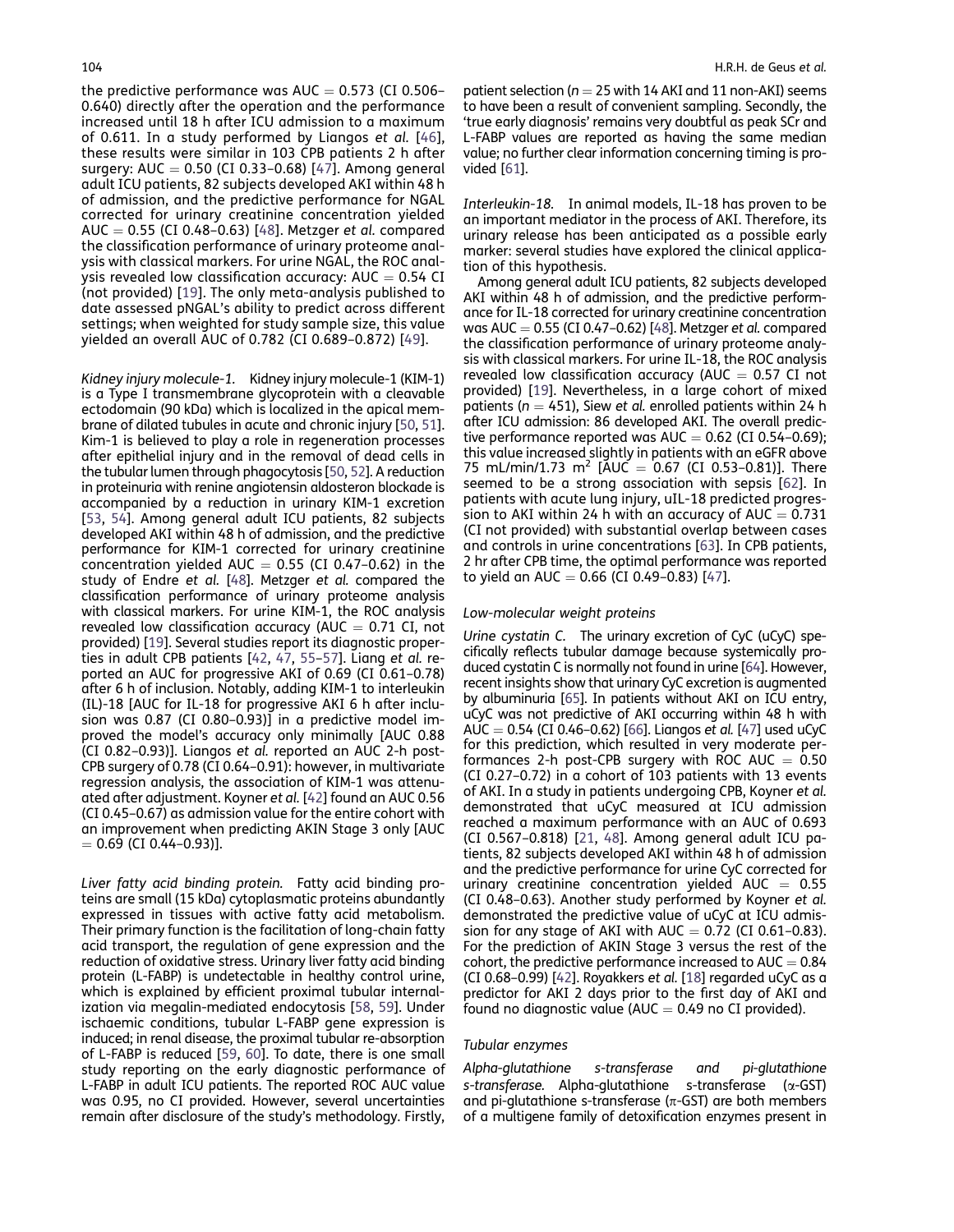many organs including the kidney. Distribution across the entire nephron of structurally and functionally distinct isoforms has been demonstrated. In urine, these enzymes are normally not present. After injury,  $\alpha$ -GST is primarily detected in the proximal cells, whereas  $\pi$ -GST is observed in the distal parts [\[67](#page-7-0)]. Westhuyzen et al. studied the predictive performance of tubular enzymes and their combination in adult critically ill patients. Four patients developed AKI defined as a 50% SCr increase or more. At the time of ICU admission,  $\alpha$ -GST and  $\pi$ -GST measured and indexed to urine creatinine provided AUC's of 0.893 (CI 0.688–0.975) and 0.929 (0.740–0.990), respectively, [[68](#page-7-0)]. However, the patients with AKI seemed to have established AKI at study inclusion with a median creatinine clearance of 38.1 mL/ min. Walshe et al. reported that in patients with developing AKI and sepsis admitted to the general ICU, both enzymes were bad predictors. They suggested that sepsis might be the confounder triggering the production of these enzymes [\[69](#page-7-0)]. Finally, a study by Koyner et al. in 123 adult CPB patients reported AUC  $=$  0.59 (CI 0.47–0.71) and 0.54 (0.42–0.66) for the prediction of AKI Stage 1 for  $\alpha$ -GST and  $\pi$ -GST measured at ICU unadjusted for urine creatinine arrival, respectively, with similar test performances when using the harder end point of AKIN Stage 3 AUC  $= 0.58$  $(0.31-0.85)$  and AUC = 0.70 (0.50-0.90) [\[42\]](#page-6-0).

Gammaglutanyl transpeptidase and alkaline phosphatase. Gammaglutanyl transpeptidase (GGT) and alkaline phosphatase (AP) both are tubular brush border enzymes that are released into urine when there has been significant damage to the brush border membrane with loss of the microvillus structures. Few clinical studies are available, but Westhuyzen et al. [[68\]](#page-7-0) report data on four cases with developing AKI respectively of AUC  $=$  0.950 (CI 0.789– 0.999) and  $\overline{AUC} = 0.863$  (CI 0.676–0.973). However, these results should be interpreted with caution because the cases must be considered as established AKI at study inclusion according to their reported creatinine clearance. In general adult ICU patients, 82 subjects developed AKI within 48 h of admission and the predictive performance for urine GGT and urine AP corrected for urinary creatinine concentration AUC  $=$  0.57 (CI 0.50–0.64) and AUC 0.56 (CI 0.49–0.63), respectively [[48\]](#page-7-0).

N-acetyl-β-*D-glucosaminidase*. N-acetyl-β-D-glucosaminidase (NAG) is a lysosomal enzyme  $(>130$  kDa) that is localized in the renal tubules. Due to its large molecular weight, it precludes glomerular filtration, implying that urinary elevations have a tubular origin. Increased activity suggests injury to its cells but may also reflect increased lysosomal activity without cell disruption. NAG catalyses the hydrolysis of terminal glucose residues in glycoproteins.

Westhuyzen [\[68](#page-7-0)] reported on the ability to predict developing AKI in four cases in general ICU patients with AUC  $=$ 0.845 (CI 0.639–0.955): however, these patients seem to have established AKI with reduced creatinine clearance at the time of study inclusion. In adult CPB patients, 13 cases of developing AKI were reported: and the 2-hr post-operative prediction for NAG was very moderate:  $AUC = 0.62$  (CI 0.41-0.83) [\[47](#page-6-0)] (See [Table 3](#page-5-0) for a summary of all cited studies).

#### Treatment of AKI

The pathogenesis of AKI is very complex with multiple mechanisms underlying its course. Furthermore, critically ill patients do not generally die from AKI as such but more from the multiple organ dysfunction syndrome (MODS) associated with it. Given the multiple interactive pathways underlying AKI, it might be a mistake to concentrate therapeutic effects on one single part of the interrelated cascades. Therapies may need to target multiple sites in the pathophysiological pathways of AKI and MODS in order to be of any benefit for patients. Such combination therapies must involve agents with potential beneficial effects on vascular tone, tubular obstruction and inflammation. Furthermore, it is unlikely that targeting events that occur late in AKI will be effective. Pharmacological therapy in the prevention and treatment of AKI has been largely unsuccessful despite proven benefits as seen in pre-clinical studies. A number of drugs and investigational compounds seem promising in pre-clinical studies. There are six major categories of treatment strategies: anti-inflammatory agents, anti-apoptotic agents, iron scavengers, anti-oxidants, vasodilators and growth factors (Table 2).

#### **Conclusions**

In the quest for earlier markers for the recognition of AKI, several biomarkers have been investigated. The reported AUCs are disappointing ranging from 0.50 to 0.84, with one or two exceptions, which can be explained by statistical or methodological differences in study design. The discriminatory function in heterogeneous populations is poor and influenced by pre-existing renal function and time of sample collection with respect to the renal insult [[48\]](#page-7-0). Clinical appraisal of a patient using standard parameters such as SCr and diuresis remains the cornerstone for now [[70\]](#page-7-0). Therefore, it seems reasonable to perhaps shift our views and using biomarkers together with other parameters such as traditional clinical characteristics to optimize the accuracy of prediction of developing AKI might be an interesting option. Ultimately, the potential of new therapeutic agents can be tested and their use evaluated.

Table 2. Therapeutic agents for the treatment of AKI

| Therapeutic agents<br>category                           | Agents                                                                                                                                                                                                                                                                                                                                                                                                                                                                                                                                                                                   |
|----------------------------------------------------------|------------------------------------------------------------------------------------------------------------------------------------------------------------------------------------------------------------------------------------------------------------------------------------------------------------------------------------------------------------------------------------------------------------------------------------------------------------------------------------------------------------------------------------------------------------------------------------------|
| Anti-inflammatory<br>agents                              | $\beta$ 1 Integrin antagonist, adenosine receptor<br>antagonist, mesenchymal stem cells, C5a<br>receptor antagonist, IL-10, IL-6 antagonist,<br>statins, erythropoietin, $\alpha$ melanocyte stimulating<br>hormone, haeme oxygenase-1 inducers<br>(rapamycin), activated protein C, toll like receptor<br>(TLR) blockers (Eritoran), sphingosine 2A agonist,<br>fibrates, statins, peroxisome proliferator<br>activared receptor (PPAR)- $\gamma$ agonist, minocycline,<br>inducable nitric oxide (iNOS) inhibitor, insulin,<br>ethyl pyruvate, C5-antagonists,<br>alkaline phosphatase |
| Anti-apoptotic agents                                    | NGAL, adenosine receptor antagonist,<br>mesenchymal stem cells, erythropoietin,<br>$\alpha$ -melanocyte stimulating hormone, caspase<br>inhibitors, minocycline, quanosine, pifithrin-a,<br>poly ADP ribose polymerase (PARP) inhibitor                                                                                                                                                                                                                                                                                                                                                  |
| Iron scavengers<br>Reactive oxygen<br>species scavengers | NGAL, apotransferrin, deferoxamine                                                                                                                                                                                                                                                                                                                                                                                                                                                                                                                                                       |
| Anti-oxidants<br>Vasodilators                            | Edavarone, stobadine, deferoxamine<br>Endothelin receptor antagonist, CO-releasing<br>compounds, fenoldopam, anti natriuretic peptide                                                                                                                                                                                                                                                                                                                                                                                                                                                    |
| Growth factors                                           | Erytropoetin, hepatocyte growth factor                                                                                                                                                                                                                                                                                                                                                                                                                                                                                                                                                   |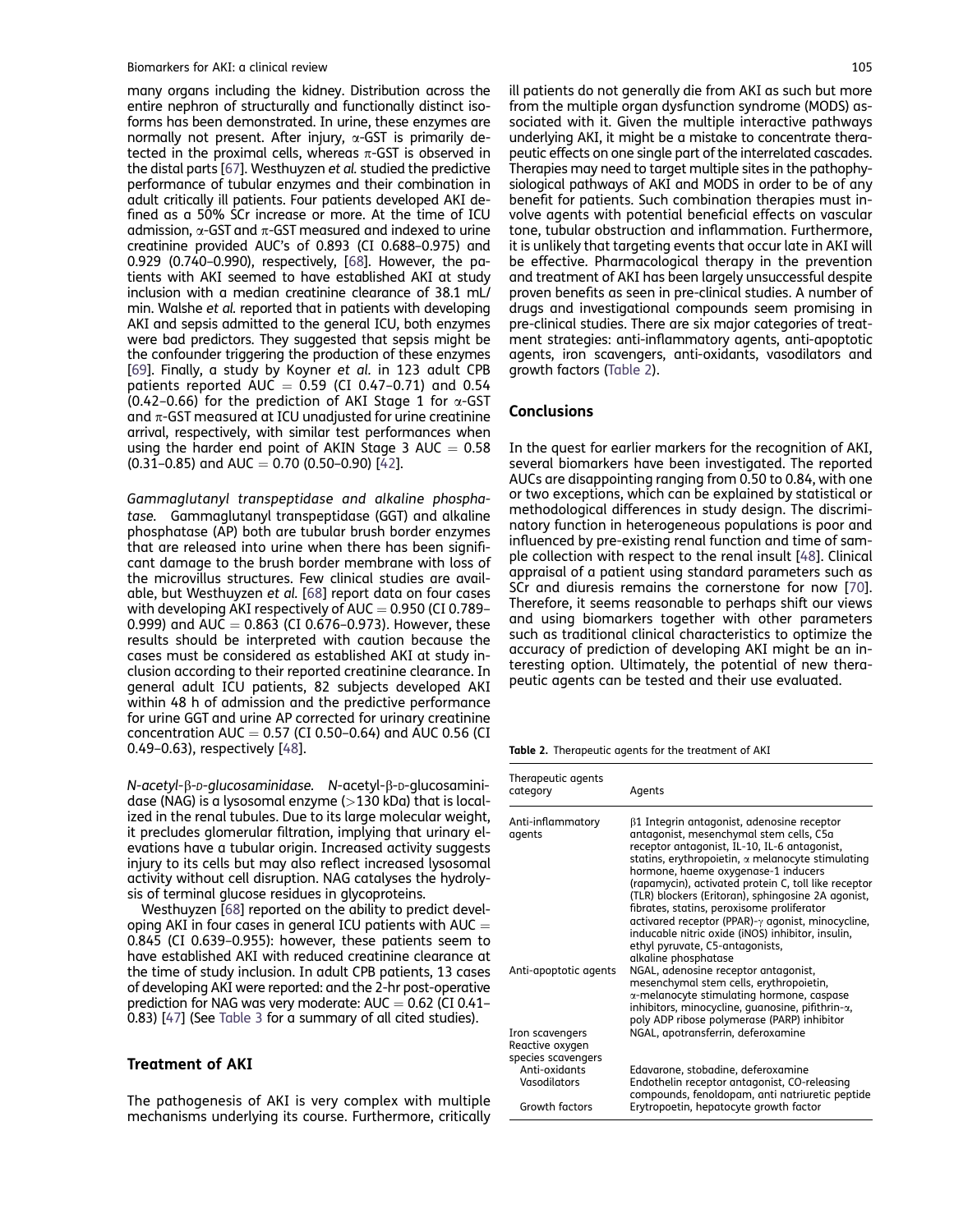<span id="page-5-0"></span>Table 3. Summary of studies reporting predictive performance on biomarkers for developing AKI in adult critically ill patients<sup>a</sup>

| <b>Biomarker</b>    | Study (reference)         | AUC (95% CI)                                    | End point                               | Patient population                |
|---------------------|---------------------------|-------------------------------------------------|-----------------------------------------|-----------------------------------|
| Plasma CyC          | Nejat [16]                | $0.65(0.58 - 0.71)$                             | Sustained AKI                           | General ICU                       |
|                     | Herget-Rosenthal [17]     | $0.82$ (0.71-0.92)                              | ARF                                     | General ICU                       |
|                     | Haase-Fielitz [20]        | $0.75(0.59 - 0.90)$                             | AKI                                     | <b>CPB</b>                        |
|                     | Koyner [21]               | $0.62$ (0.49-0.75)                              | AKI <sup>b</sup>                        | <b>CPB</b>                        |
|                     | Metzger [19]              | $0.67(-)$                                       | AKI                                     | General ICU                       |
|                     | Haase-Fielitz [20]        | $0.78(0.58 - 0.99)$                             | AKI                                     | <b>CPB</b>                        |
| Plasma NGAL         | Royakkers [18]            | $0.62$ (-)                                      | AKI<br>AKI                              | General ICU                       |
|                     | Cruz [38]<br>De Geus [71] | $0.78(0.65 - 0.90)$<br>0.75 ( $\pm$ SE 0.103)   | RIFLE I and F                           | General ICU<br>General ICU        |
|                     | Martensson [40]           | $0.85(0.67-1.0)$                                | AKI                                     | Septic general ICU                |
|                     | Tuludhar [44]             | $0.85(0.73 - 0.97)$                             | AKI                                     | <b>CPB</b>                        |
|                     | Haase [49]                | 0.782 (0.689-0.872)                             | AKI                                     | Meta-analysis CPB and general ICU |
|                     | Haase-Fielitz [20]        | $0.80(0.58 - 0.99)$                             | AKI                                     | <b>CPB</b>                        |
|                     | Perry [45]                | $0.641(0.58-0.71)$                              | AKI                                     | <b>CPB</b>                        |
| Urine NGAL          | Siew [37]                 | $0.77(0.64 - 0.90)$                             | AKI                                     | General ICU                       |
|                     | De Geus [39]              | 0.79 ( $\pm$ SE 0.085)                          | RIFLE I and F                           | General ICU                       |
|                     | Endre [48]                | $0.55(0.48-0.63)$                               | AKI                                     | General ICU                       |
|                     | Liangos [47]              | 0.50 (CI 0.33-0.68)                             | AKI                                     | CPB                               |
|                     | Koyner [21]               | $0.705(0.581 - 0.829)$                          | AKI                                     | <b>CPB</b>                        |
|                     | Koyner [42]               | $0.69(0.57-0.80)$                               | AKI                                     | <b>CPB</b>                        |
|                     | Koyner [42]               | $0.79(0.65 - 0.94)$                             | AKIN Stage 3                            | CPB                               |
|                     | McIlroy [43]              | $0.68(0.54 - 0.81)$                             | AKI                                     | <b>CPB</b>                        |
|                     | Metzger [19]              | $0.54(-)$                                       | AKI                                     | General ICU                       |
|                     | Martensson [40]           | $0.86(0.68 - 1.0)$                              | AKI                                     | Septic general ICU                |
|                     | Tuladhar [44]             | $0.96(0.90-1.0)$                                | AKI                                     | CPB                               |
|                     | Wagener [46]              | $0.573(0.506 - 0.640)$                          | AKI                                     | CPB                               |
| Urine KIM-1         | Liang [57]                | $0.69(0.61 - 0.78)$                             | AKI                                     | <b>CPB</b>                        |
|                     | Liangos [47]              | $0.78(0.64 - 0.91)$                             | AKI                                     | CPB                               |
|                     | Koyner [42]               | $0.56(0.45 - 0.67)$                             | AKI                                     | CPB                               |
|                     | Koyner [42]               | $0.69(0.44 - 0.93)$                             | AKIN Stage 3                            | <b>CPB</b>                        |
|                     | Endre [48]                | $0.55(0.47-0.62)$                               | AKI                                     | General ICU                       |
|                     | Metzger [19]              | $0.71(-)$                                       | AKI                                     | General ICU                       |
| Urine L-FABP        | Matsui [61]               | $0.95(-)$                                       | AKI                                     | General ICU                       |
| Urine CyC           | Liangos [47]              | $0.50(0.27-0.72)$                               | AKI                                     | <b>CPB</b>                        |
|                     | Koyner [42]               | $0.72(0.61-0.83)$                               | AKI                                     | CPB<br>CPB                        |
|                     | Koyner [42]               | $0.84(0.68-0.99)$                               | AKIN Stage 3<br><b>AKI</b> <sup>b</sup> | <b>CPB</b>                        |
|                     | Koyner [21]<br>Nejat [66] | 0.693 (CI 0.567-0.818)<br>$0.54$ (CI 0.46-0.62) | AKI                                     | General ICU                       |
|                     | Endre [48]                | $0.57(0.50-0.64)$                               | AKI                                     | General ICU                       |
|                     | Endre [72]                | $0.57(0.50-0.64)$                               | AKI                                     | General ICU                       |
|                     | Royakkers [18]            | $0.49(-)$                                       | AKI                                     | General ICU                       |
| Urine IL-18         | Endre [48]                | $0.55(0.47-0.62)$                               | AKI                                     | General ICU                       |
|                     | Liangos [47]              | $0.66(0.49 - 0.83)$                             | AKI                                     | CPB                               |
|                     | Metzger [19]              | $0.57(-)$                                       | AKI                                     | General ICU                       |
|                     | Siew [62]                 | $0.62$ (CI $0.54 - 0.69$ )                      | AKI                                     | General ICU                       |
|                     | Parikh [63]               | $0.731(-)$                                      | AKI                                     | ALI                               |
| Urine $\alpha$ -GST | Walshe [69]               |                                                 | AKI                                     | General ICU with sepsis           |
|                     | Koyner [42]               | $0.59(0.47 - 0.71)$                             | AKI                                     | CPB                               |
|                     | Koyner [42]               | $0.58(0.31 - 0.85)$                             | AKIN Stage 3                            | <b>CPB</b>                        |
|                     | Westhuyzen [68]           | 0.893 (0.688-0.975)                             | AKI                                     | General ICU                       |
| Urine $\pi$ -GST    | Koyner [42]               | $0.54(0.42 - 0.66)$                             | AKI                                     | CPB                               |
|                     | Koyner [42]               | $0.70(0.50 - 0.90)$                             | AKIN Stage 3                            | CPB                               |
|                     | Westhuyzen [68]           | 0.929 (0.740-0.990)                             | AKI                                     | General ICU                       |
| Urine NAG           | Liangos [47]              | $0.62$ (0.41-0.83)                              | AKI                                     | <b>CPB</b>                        |
|                     | Westhuyzen [68]           | $0.845(0.639 - 0.955)$                          | AKI                                     | General ICU                       |
| Urine GGT           | Westhuyzen [68]           | 0.95 (CI 0.789-0.999)                           | AKI                                     | General ICU                       |
|                     | Endre [48]                | $0.57$ (CI 0.50-0.64)                           | AKI                                     | General ICU                       |
| Urine AP            | Westhuyzen [68]           | $0.863$ (0.676-0.973)                           | AKI                                     | General ICU                       |
|                     | Endre [48]                | $0.56(0.49-0.63)$                               | AKI                                     | General ICU                       |

<sup>a</sup>(-), CI not provided and ALI, acute lung injury.<br><sup>b</sup>study using different definition of AKI (SCr increase >25%).

Conflict of interest statement. None declared.

#### References

- 1. Chertow GM, Burdick E, Honour M et al. Acute kidney injury, mortality, length of stay, and costs in hospitalized patients. J Am Soc Nephrol 2005; 16: 3365–3370
- 2. Uchino S, Kellum JA, Bellomo R et al. Acute renal failure in critically ill patients: a multinational, multicenter study. JAMA 2005; 294: 813–818
- 3. Bagshaw SM, George C, Bellomo R. Changes in the incidence and outcome for early acute kidney injury in a cohort of Australian intensive care units. Crit Care 2007; 11: R68
- 4. Waikar SS, Curhan GC, Wald R et al. Declining mortality in patients with acute renal failure, 1988 to 2002. J Am Soc Nephrol 2006; 17: 1143–1150
- 5. Metnitz PG, Krenn CG, Steltzer H et al. Effect of acute renal failure requiring renal replacement therapy on outcome in critically ill patients. Crit Care Med 2002; 30: 2051–2058
- 6. Uchino S, Bellomo R, Bagshaw SM et al. Transient azotaemia is associated with a high risk of death in hospitalized patients. Nephrol Dial Transplant 2010; 25: 1833–1839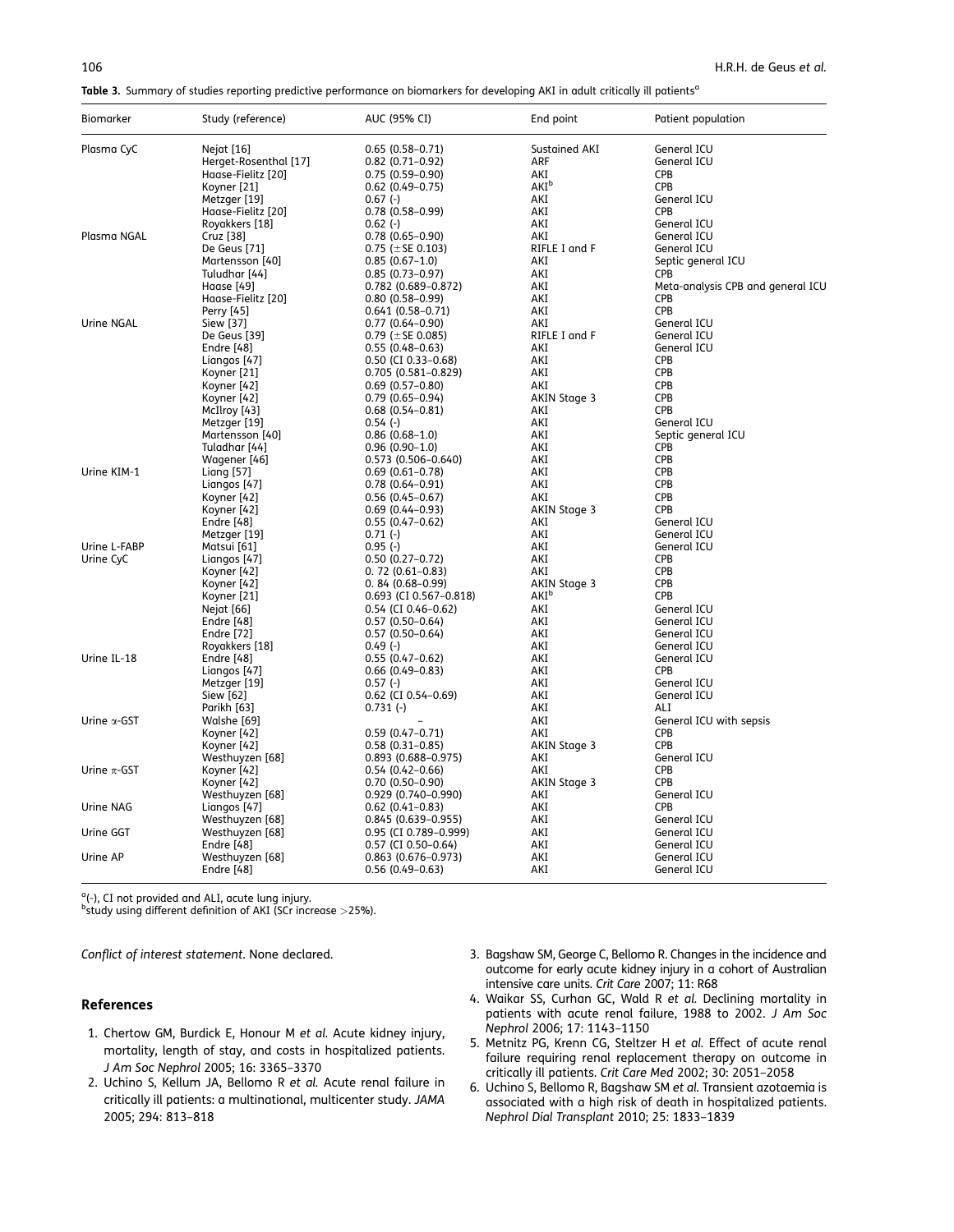- <span id="page-6-0"></span>7. Waikar SS, Betensky RA, Bonventre JV. Creatinine as the gold standard for kidney injury biomarker studies? Nephrol Dial Transplant 2009; 24: 3263–3265
- 8. Dharnidharka VR, Kwon C, Stevens G. Serum cystatin C is superior to serum creatinine as a marker of kidney function: a metaanalysis. Am J Kidney Dis 2002; 40: 221–226
- 9. Knight EL, Verhave JC, Spiegelman D et al. Factors influencing serum cystatin C levels other than renal function and the impact on renal function measurement. Kidney Int 2004; 65: 1416–1421
- 10. Okura T, Jotoku M, Irita J et al. Association between cystatin C and inflammation in patients with essential hypertension. Clin Exp Nephrol 2010; 14: 584–588
- 11. Fricker M, Wiesli P, Brandle M et al. Impact of thyroid dysfunction on serum cystatin C. Kidney Int 2003; 63: 1944–1947
- 12. Manetti L, Pardini E, Genovesi M et al. Thyroid function differently affects serum cystatin C and creatinine concentrations. J Endocrinol Invest 2005; 28: 346–349
- 13. Manetti L, Genovesi M, Pardini E et al. Early effects of methylprednisolone infusion on serum cystatin C in patients with severe Graves' ophthalmopathy. Clin Chim Acta 2005; 356: 227–228
- 14. Keller CR, Odden MC, Fried LF et al. Kidney function and markers of inflammation in elderly persons without chronic kidney disease: the health, aging, and body composition study. Kidney Int 2007; 71: 239–244
- 15. Kos J, Stabuc B, Cimerman N et al. Serum cystatin C, a new marker of glomerular filtration rate, is increased during malignant progression. Clin Chem 1998; 44: 2556–2557
- 16. Nejat M, Pickering JW, Walker RJ et al. Rapid detection of acute kidney injury by plasma cystatin C in the intensive care unit. Nephrol Dial Transplant 2010; 25: 3283–3289
- 17. Herget-Rosenthal S, Marggraf G, Husing J et al. Early detection of acute renal failure by serum cystatin C. Kidney Int 2004; 66: 1115–1122
- 18. Royakkers AA, Korevaar JC, van Suijlen JD et al. Serum and urine cystatin C are poor biomarkers for acute kidney injury and renal replacement therapy. Intensive Care Med 2011; 37: 493–501
- 19. Metzger J, Kirsch T, Schiffer E et al. Urinary excretion of twenty peptides forms an early and accurate diagnostic pattern of acute kidney injury. Kidney Int 2010; 78: 1252–1262
- 20. Haase-Fielitz A, Bellomo R, Devarajan P et al. Novel and conventional serum biomarkers predicting acute kidney injury in adult cardiac surgery—a prospective cohort study. Crit Care Med 2009; 37: 553–560
- 21. Koyner JL, Bennett MR, Worcester EM et al. Urinary cystatin C as an early biomarker of acute kidney injury following adult cardiothoracic surgery. Kidney Int 2008; 74: 1059–1069
- 22. Borregaard N, Sehested M, Nielsen BS et al. Biosynthesis of granule proteins in normal human bone marrow cells. Gelatinase is a marker of terminal neutrophil differentiation. Blood 1995; 85: 812–817
- 23. Cowland JB, Borregaard N. Molecular characterization and pattern of tissue expression of the gene for neutrophil gelatinase-associated lipocalin from humans. Genomics 1997; 45: 17–23
- 24. Friedl A, Stoesz SP, Buckley P et al. Neutrophil gelatinaseassociated lipocalin in normal and neoplastic human tissues. Cell type-specific pattern of expression. Histochem J 1999; 31: 433–441
- 25. Flo TH, Smith KD, Sato S et al. Lipocalin 2 mediates an innate immune response to bacterial infection by sequestrating iron. Nature 2004; 432: 917–921
- 26. Goetz DH, Holmes MA, Borregaard N et al. The neutrophil lipocalin NGAL is a bacteriostatic agent that interferes with siderophore-mediated iron acquisition. Mol Cell 2002; 10: 1033–1043
- 27. Yang J, Goetz D, Li JY et al. An iron delivery pathway mediated by a lipocalin. Mole Cell 2002; 10: 1045–1056
- 28. Mishra J, Mori K, Ma Q et al. Amelioration of ischemic acute renal injury by neutrophil gelatinase-associated lipocalin. J Am Soc Nephrol 2004; 15: 3073–3082
- 29. Fjaertoft G, Foucard T, Xu S et al. Human neutrophil lipocalin (HNL) as a diagnostic tool in children with acute infections: a study of the kinetics. Acta Paediatr 2005; 94: 661–666
- 30. Nielsen BS, Borregaard N, Bundgaard JR et al. Induction of NGAL synthesis in epithelial cells of human colorectal neoplasia and inflammatory bowel diseases. Gut 1996; 38: 414–420
- 31. Shapiro NI, Trzeciak S, Hollander JE et al. A prospective, multicenter derivation of a biomarker panel to assess risk of organ dysfunction, shock, and death in emergency department patients with suspected sepsis. Crit Care Med 2009; 37: 96–104
- 32. Xu SY, Pauksen K, Venge P. Serum measurements of human neutrophil lipocalin (HNL) discriminate between acute bacterial and viral infections. Scand J Clin Lab Invest 1995; 55: 125–131
- 33. Mori K, Lee HT, Rapoport D et al. Endocytic delivery of lipocalinsiderophore-iron complex rescues the kidney from ischemiareperfusion injury. J Clin Invest 2005; 115: 610–621
- 34. Hvidberg V, Jacobsen C, Strong RK et al. The endocytic receptor megalin binds the iron transporting neutrophil-gelatinaseassociated lipocalin with high affinity and mediates its cellular uptake. FEBS Lett 2005; 579: 773–777
- 35. Schmidt-Ott KM, Mori K, Kalandadze A et al. Neutrophil gelatinase-associated lipocalin-mediated iron traffic in kidney epithelia. Curr Opin Nephrol Hypertens 2006; 15: 442–449
- 36. Schmidt-Ott KM, Mori K, Li JY et al. Dual action of neutrophil gelatinase-associated lipocalin. J Am Soc Nephrol 2007; 18: 407–413
- 37. Siew ED, Ware LB, Gebretsadik T et al. Urine neutrophil gelatinase-associated lipocalin moderately predicts acute kidney injury in critically ill adults. J Am Soc Nephrol 2009; 20: 1823–1832
- 38. Cruz DN, de Cal M, Garzotto F et al. Plasma neutrophil gelatinaseassociated lipocalin is an early biomarker for acute kidney injury in an adult ICU population. Intensive Care Med 2010; 36: 444–451
- 39. de Geus HR, Bakker J, Lesaffre EM et al. Neutrophil gelatinaseassociated lipocalin at ICU admission predicts for acute kidney injury in adult patients. Am J Respir Crit Care Med 2011; 183: 907–914
- 40. Martensson J, Bell M, Oldner A et al. Neutrophil gelatinaseassociated lipocalin in adult septic patients with and without acute kidney injury. Intensive Care Med 2010; 36: 1333–1340
- 41. Bagshaw SM, Bennett M, Haase M et al. Plasma and urine neutrophil gelatinase-associated lipocalin in septic versus non-septic acute kidney injury in critical illness. Intensive Care Med 2010; 36: 452–461
- 42. Koyner JL, Vaidya VS, Bennett MR et al. Urinary biomarkers in the clinical prognosis and early detection of acute kidney injury. Clin J Am Soc Nephrol 2010; 5: 2154–2165
- 43. McIlroy DR, Wagener G, Lee HT. Neutrophil gelatinase-associated lipocalin and acute kidney injury after cardiac surgery: the effect of baseline renal function on diagnostic performance. Clin J Am Soc Nephrol 2010; 5: 211–219
- 44. Tuladhar SM, Puntmann VO, Soni M et al. Rapid detection of acute kidney injury by plasma and urinary neutrophil gelatinase-associated lipocalin after cardiopulmonary bypass. J Cardiovasc Pharmacol 2009; 53: 261–266
- 45. Perry TE, Muehlschlegel JD, Liu KY et al. Plasma neutrophil gelatinase-associated lipocalin and acute postoperative kidney injury in adult cardiac surgical patients. Anesth Analg 2010; 110: 1541–1547
- 46. Wagener G, Gubitosa G, Wang S et al. Urinary neutrophil gelatinase-associated lipocalin and acute kidney injury after cardiac surgery. Am J Kidney Dis 2008; 52: 425–433
- 47. Liangos O, Tighiouart H, Perianayagam MC et al. Comparative analysis of urinary biomarkers for early detection of acute